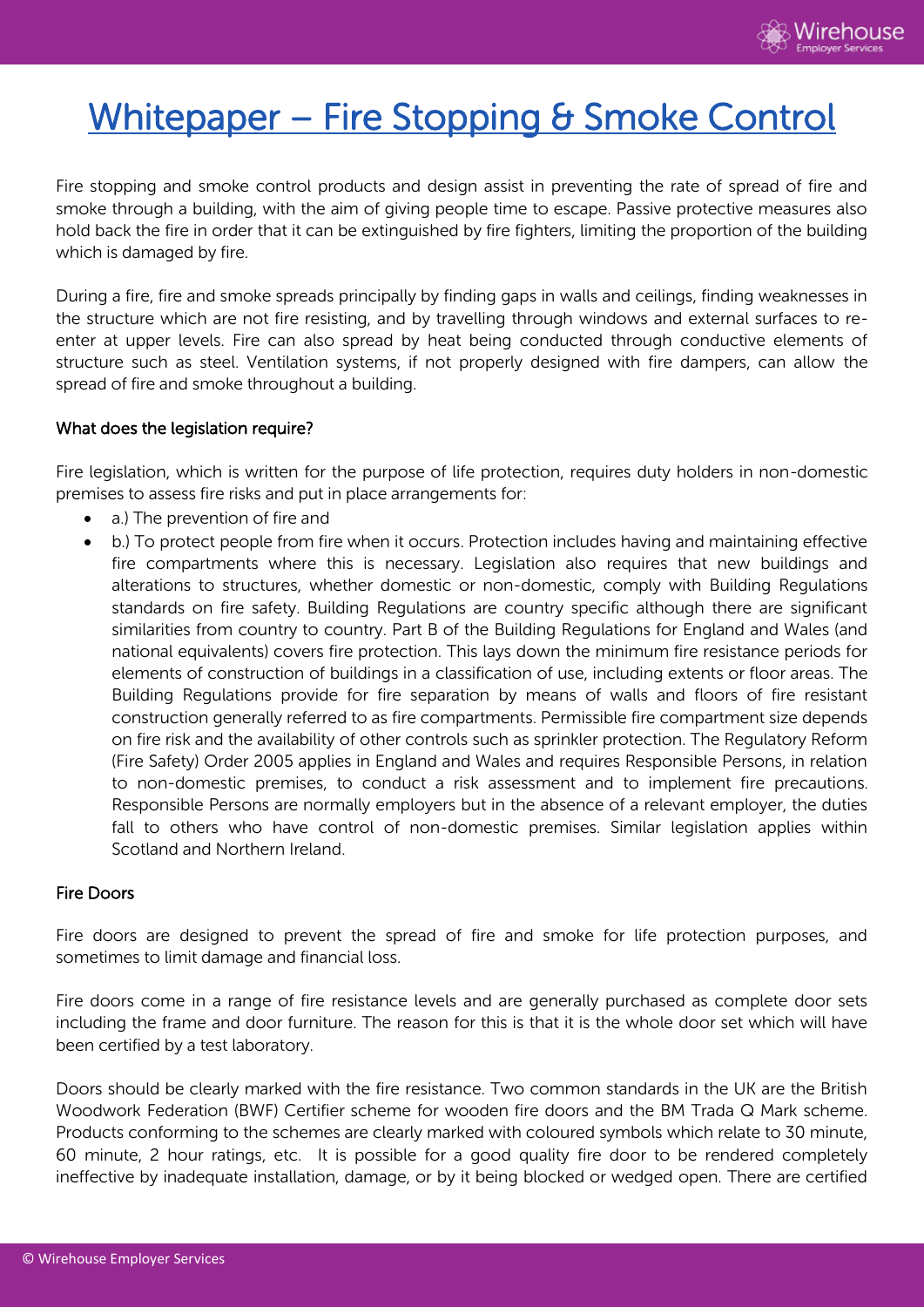installers who have received training under these schemes and therefore understand the requirements for installation and maintenance. `

It is possible to retro-fit combined intumescent and smoke seals to existing doors of robust construction which will improve their resistance to fire and smoke. However, it is unlikely that this will result in a door providing 30 minutes fire resistance. Older fire doors which were designed and installed before the use of intumescent materials can be upgraded by the use of intumescent fire and smoke seals to ensure an effective 30 or 60 minute fire resistance. Steel fire doors can be designed to resist fire for four hours and may be used on plant rooms or to divide industrial or commercial premises to minimise property damage. It is worth noting however, that they do not have the same insulating properties and will radiate heat into the room, causing ignition of combustible materials close to the door.

Fire doors, unless held on automatic release devices, are designed to be kept closed and should therefore not be wedged open. The doors should be labelled with standard signage 'Fire Door, Keep Shut' or 'Fire Door, Keep Locked' as appropriate. Self-closing devices should be fitted to fire doors, unless the door is designed to be locked shut and should not be tampered with.

Fire doors which are held open on an automatic door release mechanism will close using the self-closing device on activation of the alarm – either due to release of a magnetic holder or by sound activated release. The use of such devices should be fully evaluated through fire safety risk assessment prior to installation. CCFOA Guidance should be taken into account which requires, for example, smoke detection to be present on both sides of the door, where the door leads onto a protected route. The guidance also requires that where door releases are fitted to corridor fire doors, fire detection should be present in rooms leading on to the corridor as well as smoke detection on both sides of the door. The correct operation of the devices should be checked each week during the weekly alarm test and the doors should be kept shut when not required to be open, e.g. out of hours. Fire doors should also be inspected at least every six months to ensure that they close effectively and that there is no damage or deterioration that might compromise their effectiveness.

Generally fire doors are not required to meet a standard of insulation and therefore combustibles need to be kept clear particularly of glazing panels to avoid ignition caused by contact with the hot glass.

#### Fire Shutters and Curtains

Fire shutters and curtains are installed to separate compartments and are often designed to provide a high degree of protection. Shutters may be designed to close manually or automatically, on activation of fire detection or melting of a fusible link. The area beneath the shutter or curtain must be kept clear. Most fire shutters do not provide insulation so it is important that combustible materials are kept well clear of the shutter in the same way as described for steel fire doors above. Fire resistant fabrics are often used during temporary works to provide fire separation between compartments.

#### Small Openings in Compartments

There are many products available for sealing small openings in compartments to restore fire resistance to the design criteria. These products include intumescent fillers, mastics, pillows, seals, expanding fillers and damper mechanisms. These must be correctly installed and there are now non-mandatory certification schemes available for these installers.

#### Internal Walls and Ceilings

Fire stopping within buildings and the provision of fire compartments can be achieved with block or metal studwork with fire resisting building board or plasterboard on both sides. The rating of the partition should